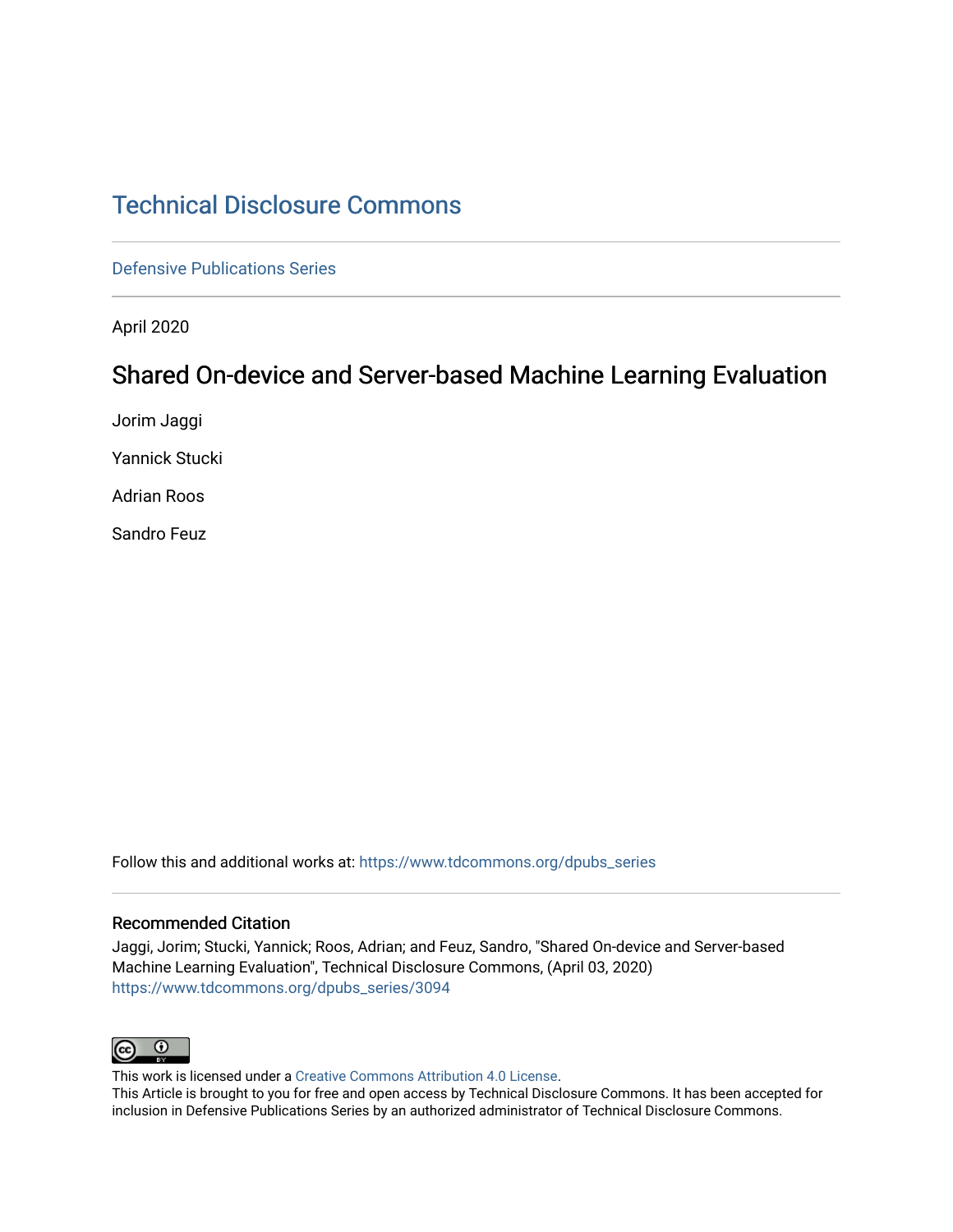# **Shared On-device and Server-based Machine Learning Evaluation**  ABSTRACT

On-device machine learning models can provide inferences quickly; however, such models often have a large size and need to be downloaded to the device. In many domains, such as optical character recognition or translation, the nature of the problem necessitates that several on-device models be made available.

This disclosure describes techniques to split inference computation between the device and a remote server by leveraging the observation that many ML models have domain independent layers that are shared between multiple models and domain specific layers that are specific to individual models. Per techniques described herein, an available smallest intermediate representation from the shared layers is transmitted to the server inference. Alternatively, a bottleneck layer is inserted between the domain-independent and domain-specific layers of the model. The shared layers of the model are on-device while the domain-specific layers are on the server. The use of the smallest intermediate representation eliminates the need to store large models locally, reduces the cost and delays of network communication by minimizing the data transmitted during inference, and allows leveraging the power and flexibility of server-based machine-learning models.

### KEYWORDS

- On-device machine learning
- Cloud-based machine learning
- Split model
- Model compression
- Compressed representation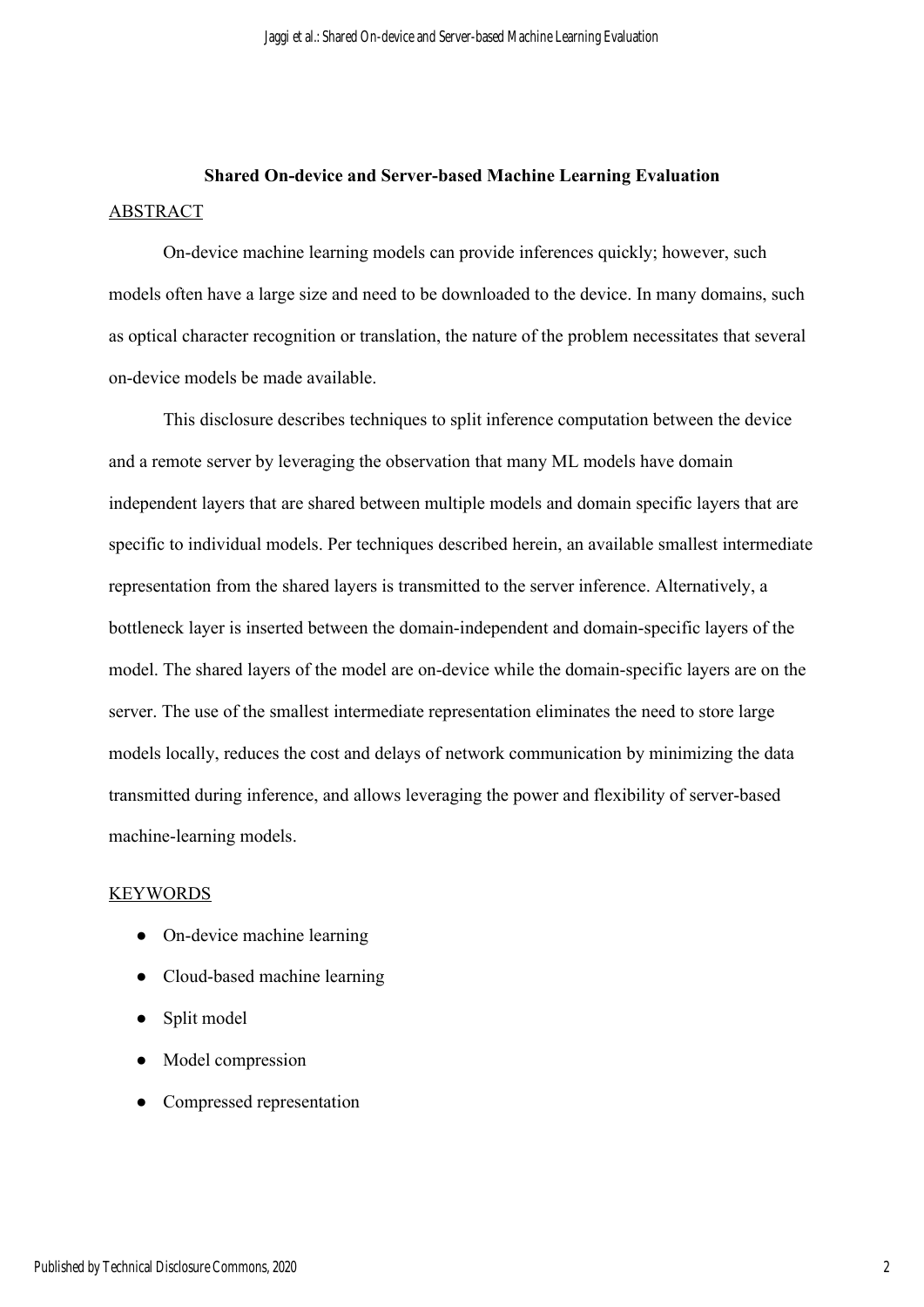## BACKGROUND

Machine learning models are getting larger and more complex, with some models being multiple hundreds of megabytes. While it is possible to deploy large models on a server and utilize server-based inference, this necessitates that the input, e.g., images, speech, etc. be transmitted to the server. With large size inputs, this can cause substantial delay and further requires sensor data to leave the device, which may not be feasible in certain situations, e.g., when the user does not provide permission for the data to leave the device. On-device machine learning models can provide inferences quickly; however, this requires that the large size models need to be downloaded to the device. Further, inference computation using such large size models can be computationally intensive.



**Fig. 1: Example ML models with shared and domain-specific layers**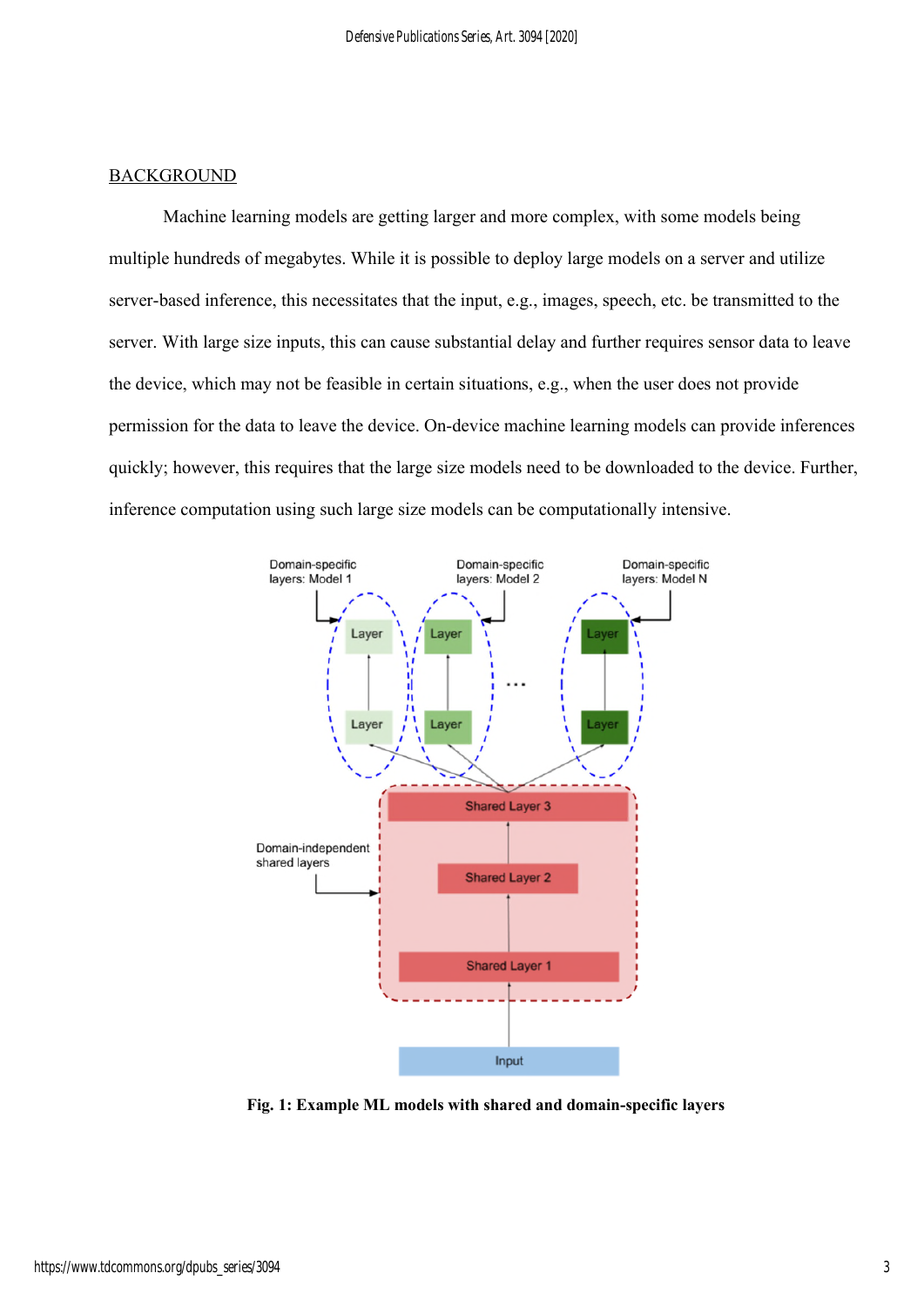In many domains, such as optical character recognition or translation, the nature of the problem necessitates that several different models be made available on device in order to solve different related subtasks. In many such tasks, machine-learning models are often customized to different inputs. For example, in the domain of optical character recognition (OCR), machine learning models can have script and language dependent components. Similarly, translation or speech recognition models are typically language-dependent, e.g., have a common model architecture and common layers closer to the input, but different, language-dependent model weights for later layers.

An example of machine-learning models with domain-independent shared layers and domainspecific layers is illustrated in Fig. 1. In this example, *N* models are shown. The models have shared, domain-independent layers 1-3 (shown in red). Each model also includes specialized, domain-specific layers (shown in different shades of green). In the model structure, the common layers are typically found close to the input (shown in blue).

### DESCRIPTION

This disclosure describes techniques to split inference computation between the device and a remote server by leveraging the model structure in which ML models have domain independent layers that are shared between multiple models and domain specific layers that are specific to individual models, as shown in Fig. 1 above.

Per techniques described herein, an available smallest intermediate representation from the shared layers is transmitted to the server inference. Alternatively, a bottleneck layer is inserted between the domain-independent and domain-specific layers of the model in order to force a small intermediate representation. The shared layers of the model are on-device while the domain-specific layers are on the server. The use of the smallest intermediate representation eliminates the need to store large models locally, reduces the cost and delays of network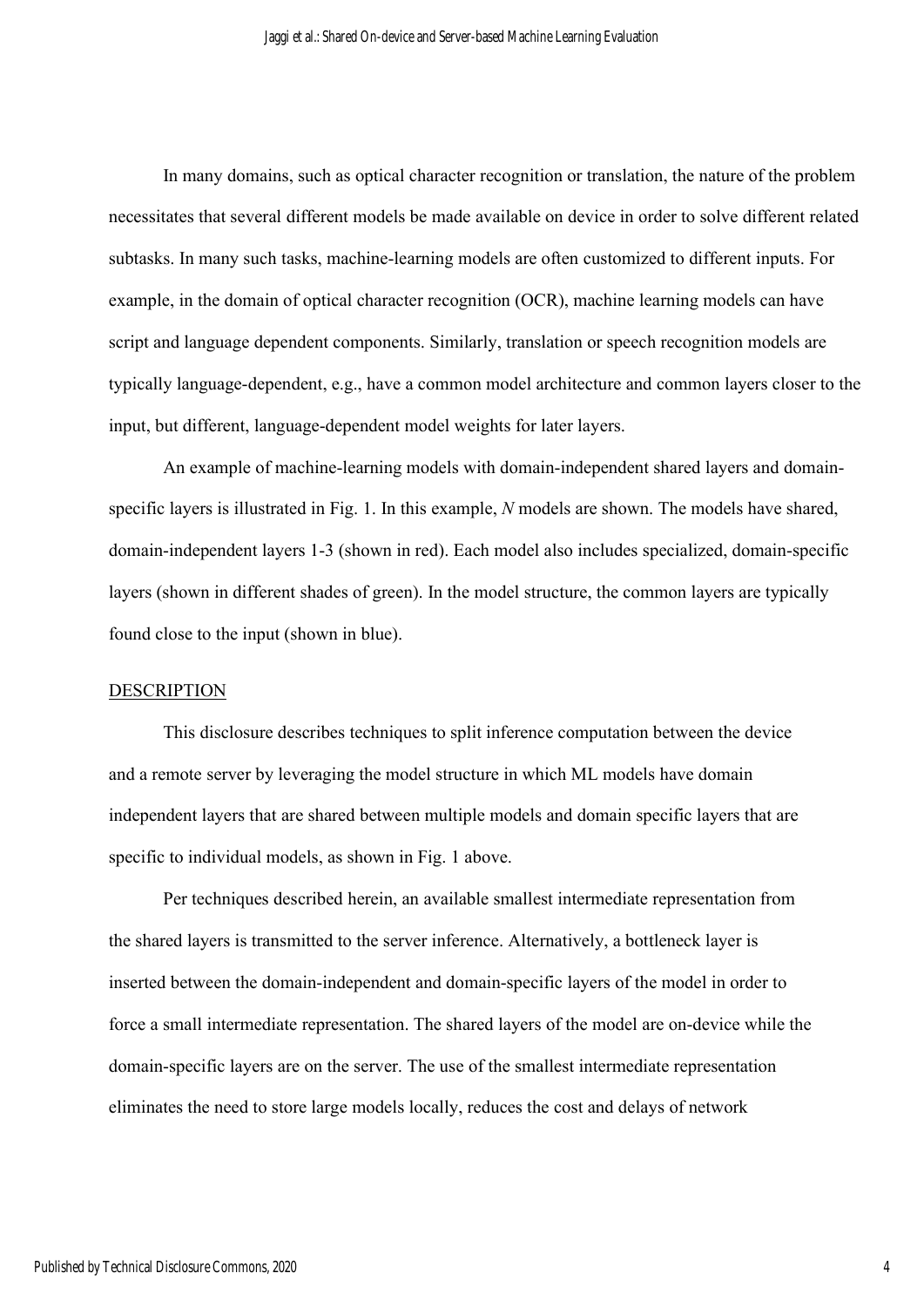communication, keeps the raw input data safely on-device, and allows leveraging the power and flexibility of server-based machine-learning models.



**Fig. 2: Splitting machine learning models into on-device and server-based components** 

Fig. 2 illustrates an example of splitting inference computation between a device and a server. The model is analyzed to find the smallest intermediate representation amongst the shared layers. In the example illustrated in Fig. 2, shared layer 2 is the smallest intermediate layer. If suitable, output of the layer can be sent directly to the server. Alternatively, as illustrated in Fig. 2, the model can be rewritten to insert an even smaller bottleneck layer (shown in yellow). The bottleneck layer (and the layers above) can be trained from the finished model by freezing all remaining weights. Alternatively, the whole model can be retrained either from scratch or using teacher-forcing on a prior version of the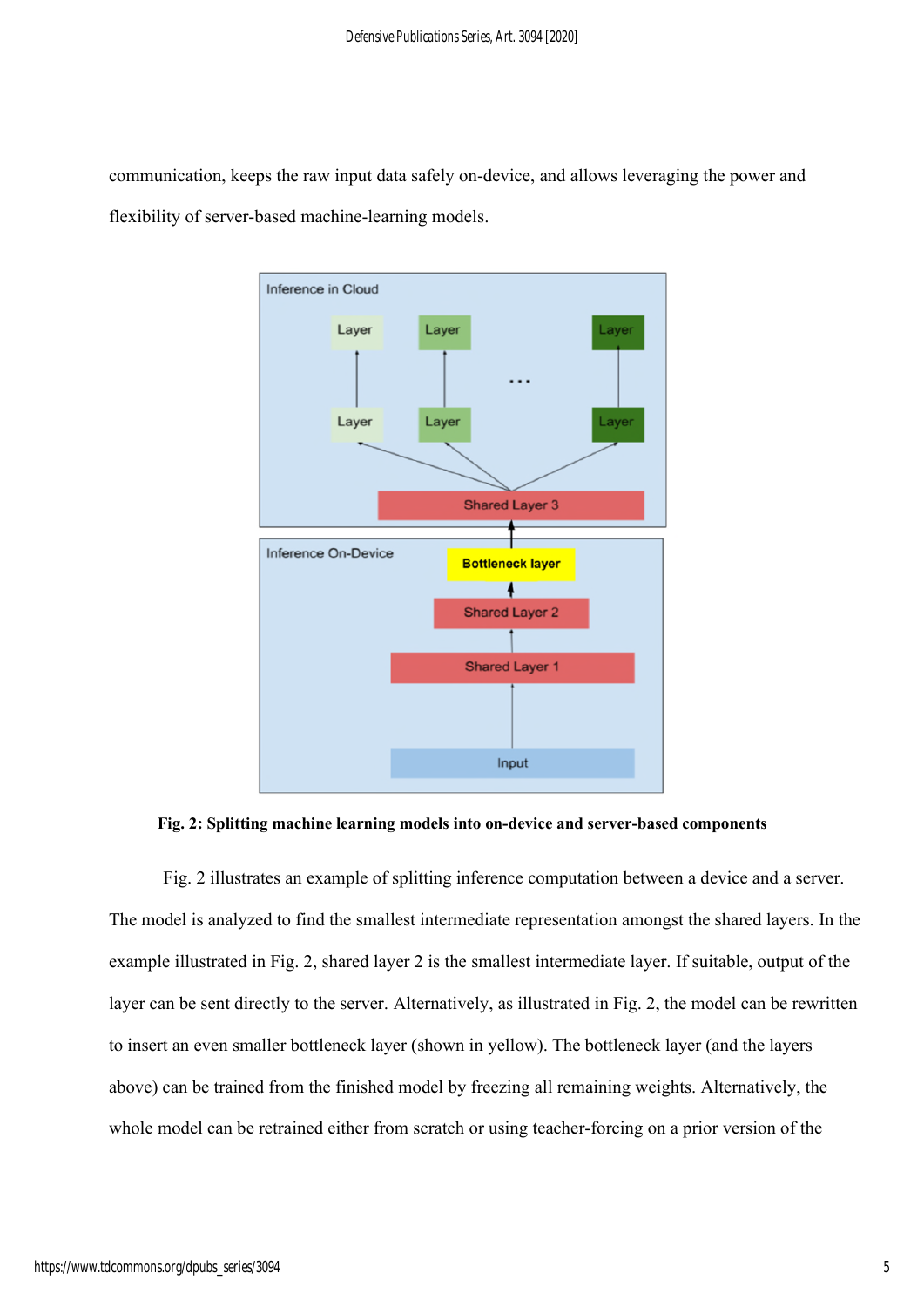model.

In this manner, each ML model is split into two sub-models. A first sub-model (shared between all models) includes the section from the input up to and including the bottleneck layer and is deployed on-device. A second sub-model includes a model-specific section above the bottleneck layer and is deployed on a server. The output of the bottleneck layer is a compressed representation of the input which can be sent over the network to the server. Such transmission is fast and relatively inexpensive.

Splitting the model in this manner avoids the need for transmittal of the entire input, e.g., a large image, which may be slow and incur a large cost, while leveraging the availability of multiple, powerful, domain-specific models on the server. Further, the burden of hosting multiple domainspecific models is shifted from the device to the server where more resources are available.

The split models are used with specific user permission. If the user provides permission for server-based inference, the intermediate representation of the input is sent to the server, which then provides an inference to the user device. If the user denies permission, or requests that all computations be performed locally, split models are not used, and instead, the complete model is provided on device.

### **CONCLUSION**

This disclosure describes techniques to split inference computation of deep machine learning models between the device and a remote server by leveraging the observation that many ML models have domain independent layers that are shared between multiple models and domain specific layers that are specific to individual models. Per techniques described herein, an available smallest intermediate representation from the shared layers is transmitted to the server inference. Alternatively, a bottleneck layer is inserted between the domain-independent and domain-specific layers of the model. The shared layers of the model are on-device while the domain-specific layers are on the server. The use of the smallest intermediate representation